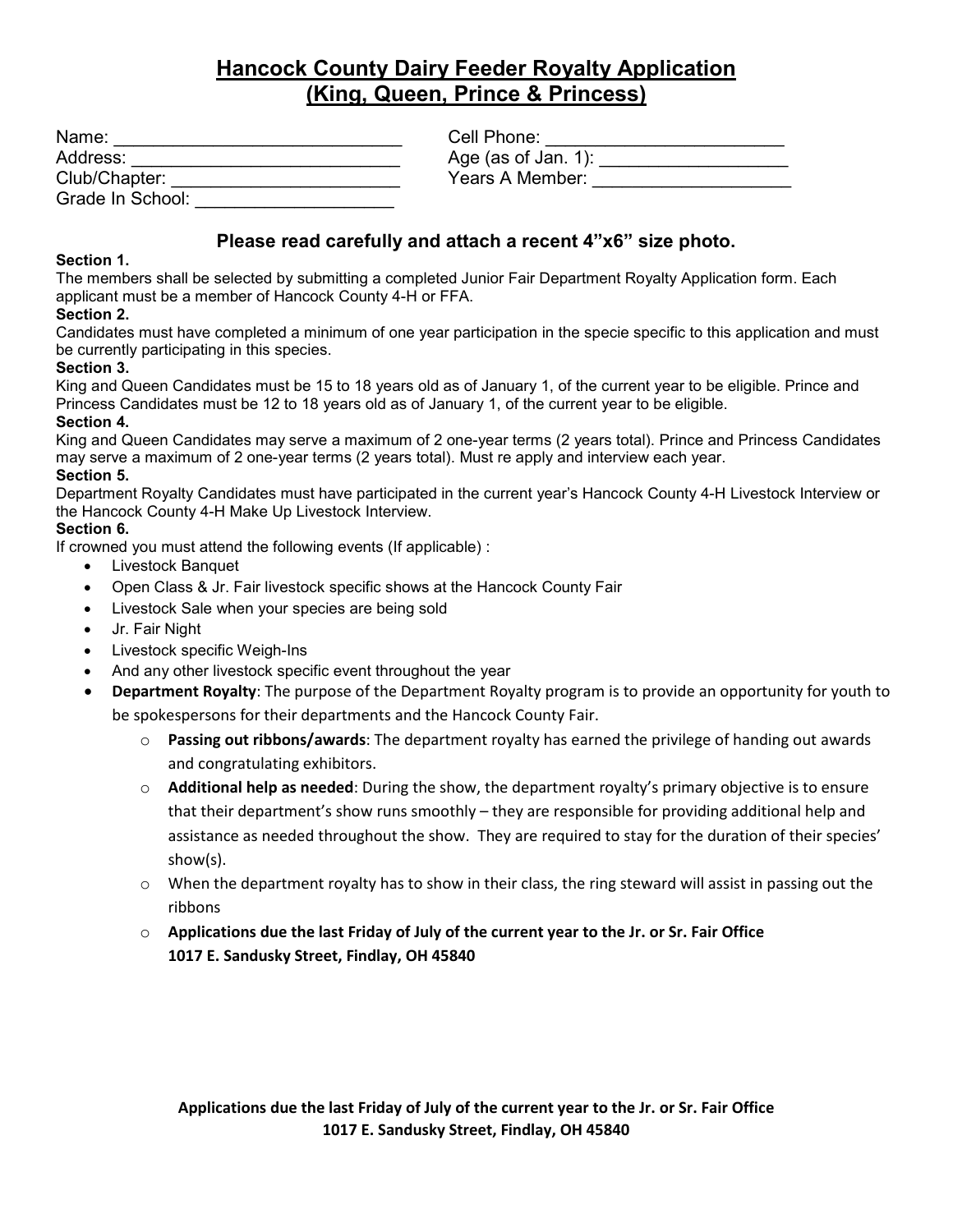**In approximately 150 words, tell what you would do to promote the Dairy Feeder industry to the people of Hancock County if you were selected.** 

> **Applications due the last Friday of July of the current year to the Jr. or Sr. Fair Office 1017 E. Sandusky Street, Findlay, OH 45840**